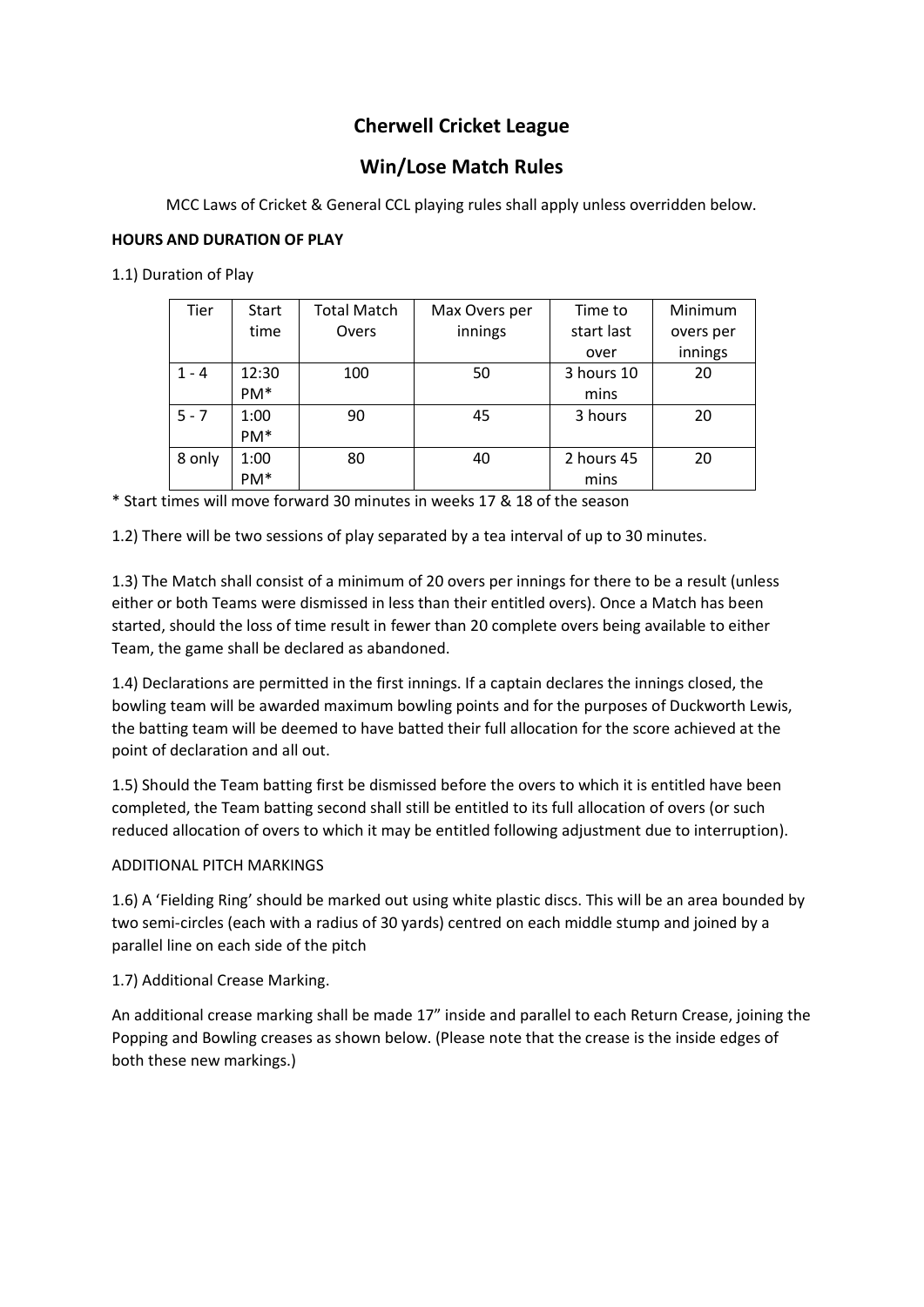

## **RESTRICTION ON BOWLERS & FIELDERS**

Bowling Restrictions

2.1 At the start of the Match no bowler may bowl more than one fifth of the total overs available.

2.2 Following a reduction of overs, where the total overs are not divisible by 5, an additional over shall be allowed to the minimum number of bowlers necessary to make up the balance.

For example, in a match reduced to 37 overs per side, 2 bowlers may bowl 8 overs, and no others more than 7 overs each. **(See APPENDIX 1 for further information)**

2.3 In the event of a reduction in overs after the commencement of an Innings, any bowler who has already bowled more than the revised limit per bowler as calculated in 2.2 above, shall no longer be able to bowl in that Innings. However, a bowler may complete an over in progress.

For example: after 16 overs, rain interrupts play, and the Innings is reduced to 32 overs. Both opening bowlers have bowled 8 overs. The revised calculation allows for 2 bowlers to bowl a maximum of 7 overs and 3 bowlers to bowl a maximum of 6 overs. Bowlers 1 and 2 have therefore already exceeded this limit. They count as the two bowlers who were allowed the extra over (7 as opposed to 6) and so any other bowlers are limited to 6 overs maximum.

2.4) In the event of a bowler being incapacitated or suspended and being unable to complete an over, the remaining balls will be bowled by another bowler providing that bowler did not bowl the previous over or part thereof. The replacement bowler(s) may not bowl the over following. Such part of an over shall count as a full over for the bowler who started the over and any further bowlers required to finish the over insofar as each bowler's limit is concerned. A bowler who has already bowled their maximum allocation of overs may not complete an over in this situation.

2.5 In the event that a bowler exceeds his limit of overs (except in the circumstances outlined in 2.3 above), the penalties as written in the w/l/d rules will apply i.e. 10 penalty runs and 3 match points deducted for each additional over (or part thereof) bowled over the limit. If a bowler exceeds his/her limit by 3 overs, the offending team will have been deemed to have forfeited the match. If in the opinion of the League Management Committee a team has knowingly over bowled a bowler in an attempt to gain an advantage, or the over bowling of a bowler, whether intended or accidental, has materially and significantly affected the result of a game, the LMC may at its sole discretion, award the match to the opposition. In this instance, the offending team will receive no match points.

There is no right of appeal to any decision made based on the above.

The responsibility for observing the limits and overs allocation for bowlers lies solely with the captain of the bowling team although they may request information from umpires or scorers.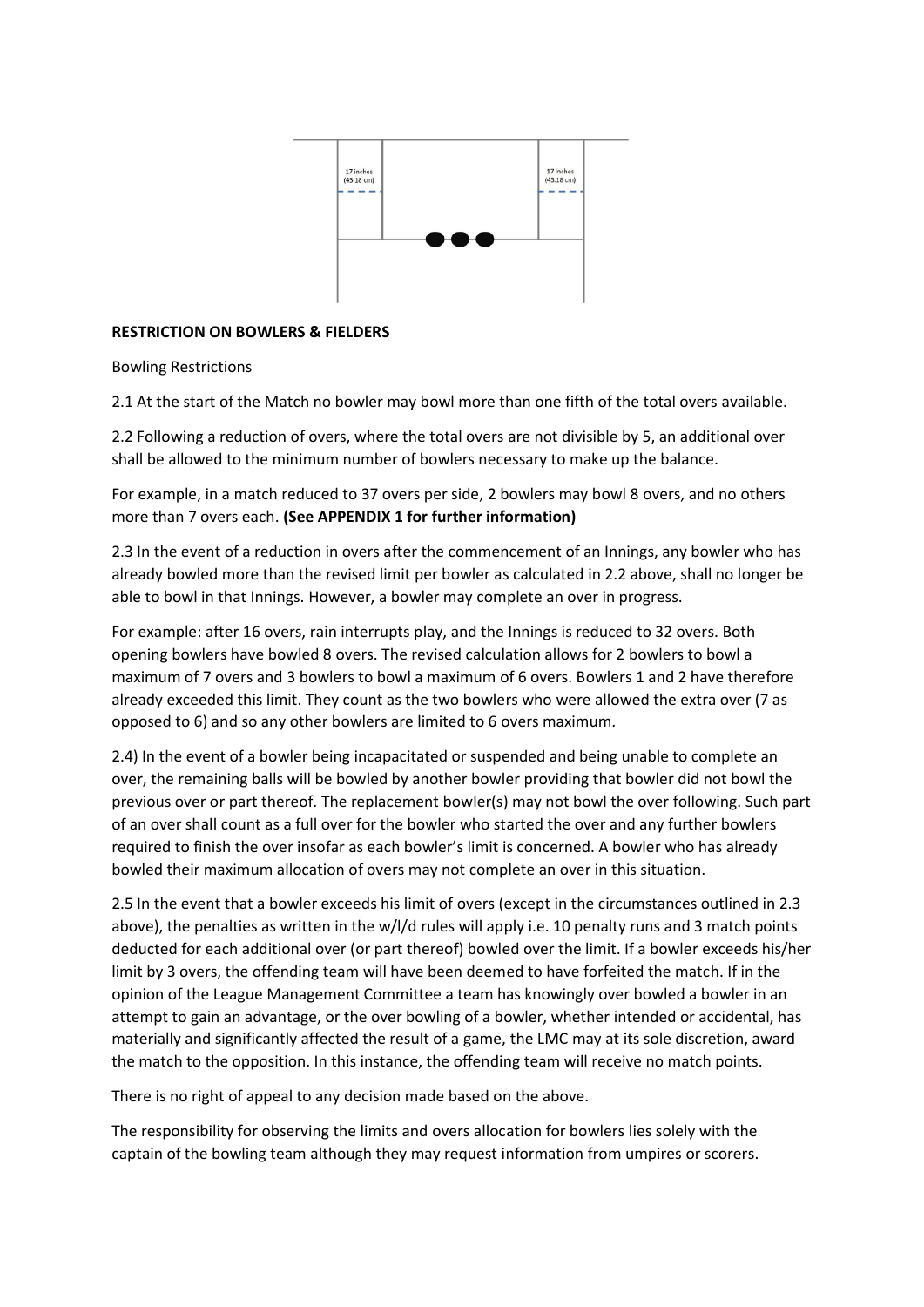Fielding Restrictions/Power Plays

2.6) The following fielding restrictions shall apply during the Match. Any infringement of these fielding restrictions shall be called and signalled "No Ball" by the striker's end Umpire at the instant of delivery.

2.6.1) If the striker's end umpire is in any doubt about whether or not a moving fielder was in the circle at the point of delivery, then he shall call and signal No Ball.

2.6.2) The signal should be repeated to scorers by Bowler's end umpire

2.6.3) In the event of the Striker's End (square leg) Umpire failing to call and signal No Ball when the fielding restrictions in this playing condition have been breached, or when Law 28.4 has been breached (at the point of delivery, not more than two fielders other than the wicketkeeper shall be behind the popping crease on the on side) Immediately the ball becomes dead the batsmen may draw the matter to the Umpires' attention. This must be done before the bowler starts his run up for the next delivery.

If the Umpires are able to verify the breach they shall call and signal No Ball retrospectively. If the Umpires are unable to verify the breach, then they shall confirm that the events of the delivery shall be unchanged.

# 2.7) **Tiers 1 to 4**

At the instant of delivery, there may not be more than five fielders on the leg side.

In addition, further restrictions apply, at the instant of delivery, during each of the Powerplays as follows:

Powerplay 1(Overs 1 to 10): NOT be more than **two** fielders outside the 30 Yard Ring.

Powerplay 2 (Overs 11 to 40): NOT be more than **four** fielders outside the 30 Yard Ring.

Powerplay 3: (Overs 41 to 50) NOT be more than **five** fielders outside the 30 Yard Ring.

In circumstances when the number of overs of the batting team is reduced, the number of overs within each Powerplay shall be reduced in accordance with the table at **APPENDIX 1.**

Upon resumption, the Powerplay phase in progress is determined with immediate effect as to the number of overs bowled, even if the interruption was mid-over.

# 2.8) **Tiers 5 to 8**

At all times during the innings:

At the instant of delivery, there may not be more than five fielders on the leg side.

At the instant of delivery, there must be no more than 5 fielders outside the 30-yard ring.

## **STRICTER LAWS**

No Ball

3.1) A bowler shall be limited to one fast, short-pitched delivery ("Bouncer") per over, which is defined as one that passes or would have passed over shoulder height of the batsman standing upright at the popping crease. This ruling shall apply even though the striker may have made contact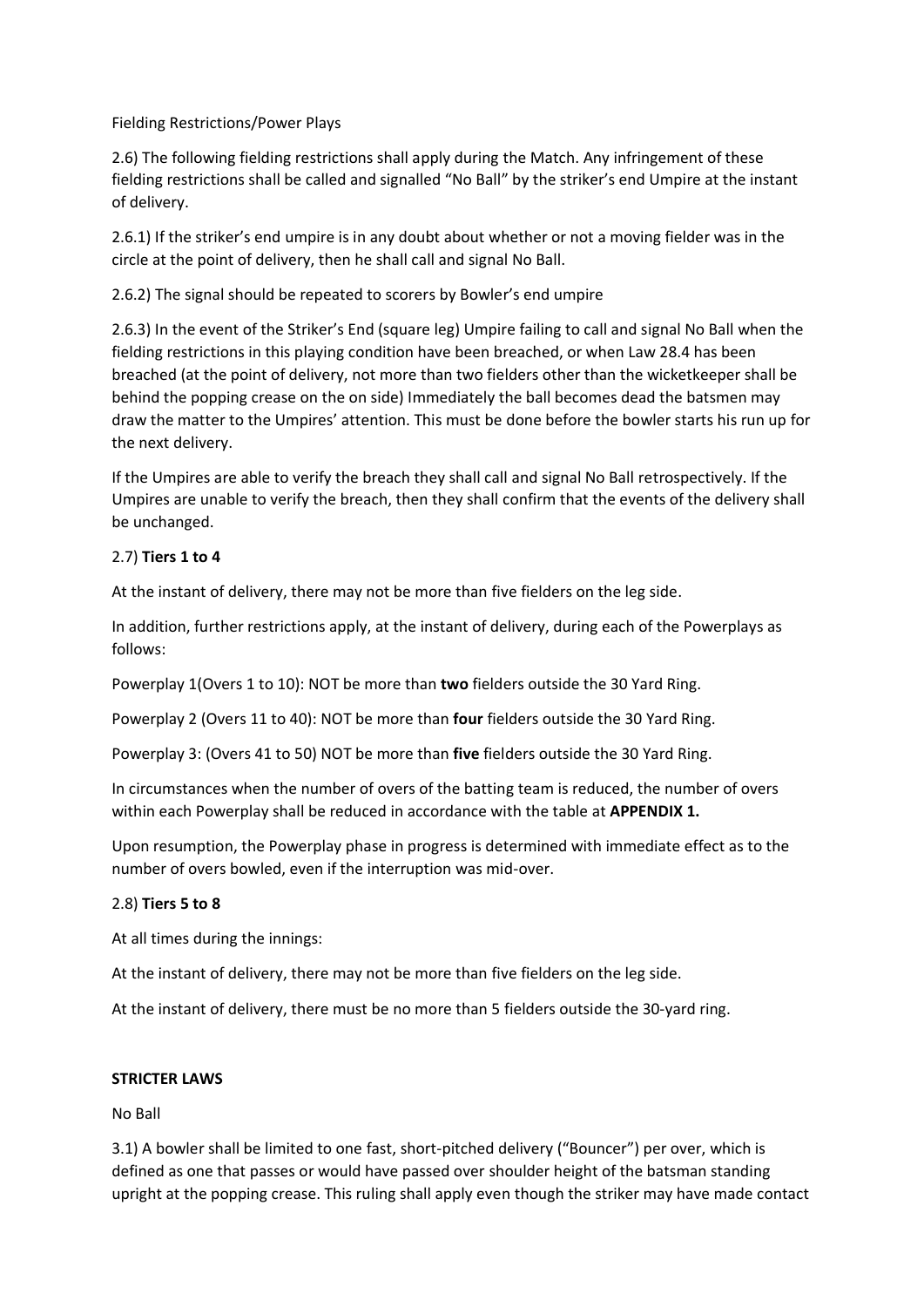with the ball with their bat, person or equipment. The Umpire at the bowler's end will make it clear to both bowler and batsmen at the wicket when such a delivery is bowled.

It is unfair if this limit is exceeded in the same over and the Umpire shall call and signal No Ball on each such occasion and instigate the warning process as in Law 41.6. if this limit is exceeded

(3.1 above shall apply in addition to all the provisions of Law 41.6)

3.2 Dangerous and unfair non-pitching deliveries ("Beamers") – the full provisions of MCC Law 41.7 will apply

3.3) The delivery following any kind of No Ball shall be signalled as a "Free Hit" for whichever batsman is facing it. If the delivery for the Free Hit is not a legitimate delivery (any kind of No Ball or a Wide Ball) then the next delivery will also become a Free Hit for whichever batsman is facing it.

3.4) The Umpire will signal a Free Hit (after the normal No Ball signal) by announcing "Free Hit" and then extending one arm straight upwards and moving it in a small circular motion.

3.5) The Free Hit delivery counts as a regular ball in the over - unless it in turn is a Wide Ball or any form of No Ball.

3.6) For any Free Hit, the striker can only be dismissed under the circumstances that apply for a No Ball, even if the delivery for a Free Hit is called a Wide Ball.

3.7) Field changes are NOT permitted for the Free Hit delivery, except to cater for a change of striker, or if the No Ball was a result of a fielding restriction breach, in which case the field may change to correct the breach.

Wide Ball

3.8) Law 25 shall apply with the following addition;

3.9) Umpires are instructed to apply a strict and consistent interpretation in regard to this Law in order to prevent negative bowling wide of the wicket. Any delivery passing wide of the inner crease marking on the off side (see 1.7) should be called wide unless the striker has very clearly brought the delivery within reach with a significant sideways movement across his crease. A penalty of one run for a Wide Ball shall be scored. This penalty shall stand in addition to any other runs that are scored or awarded.

3.10 a) **Tiers 1 – 4 only:** A leg side Wide Ball shall be called if, irrespective of where the ball pitches, it passes outside the line of the striker and the leg stump, despite any movement by the striker.

3.10 b) **Tiers 5 – 8 only:** A leg side Wide Ball shall be called if, the ball passes outside the line of the striker in a normal cricket stance and the leg stump, and in the umpire's opinion, did not give the striker a fair opportunity to play a shot.

(Note: a ball that passes between the batsman and the leg stump shall not be considered a Wide Ball. Additionally, if a ball hits the batsman or any part of their equipment, it shall not be called a Wide Ball irrespective of where it pitched or where it would have passed the stumps.)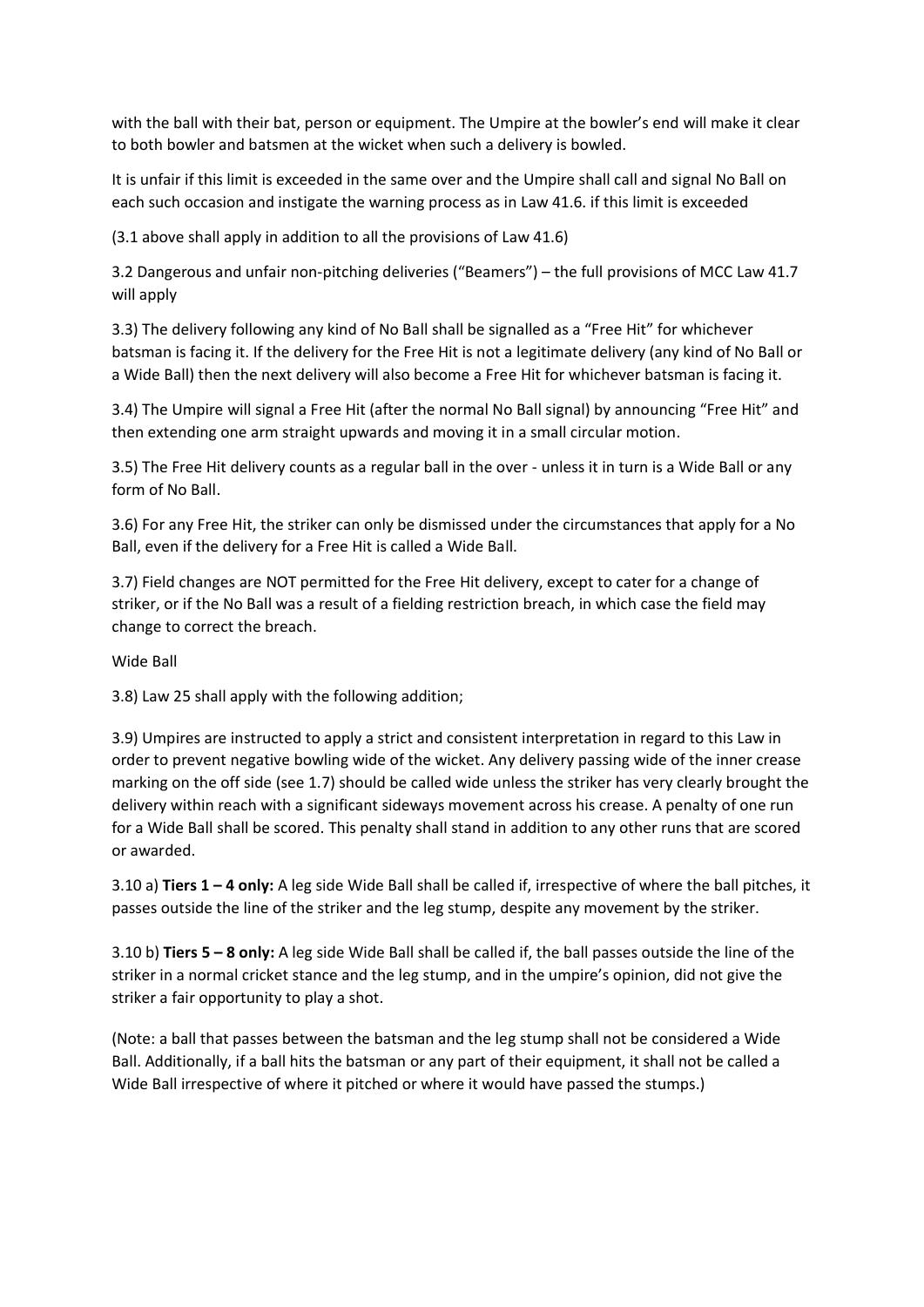#### **OVER RATE & PENALTY**

4.1 It is the responsibility of both captains, whether batting or bowling, to maintain the over rate (not the Umpires). Umpires may assist the captains with monitoring.

## **Time allowed**

4.2) Teams are expected to be in position to bowl the last of their allotted overs within the times noted in 1.1 above, or as reduced by delay or interruption (see Appendices 1, 2, 3 below as appropriate by tier), there will be no other additional time allowance.

4.3) Only in Exceptional Circumstances (e.g. on field injuries, protective equipment requests, or prolonged ball searches) will the Umpires have the discretion to increase the time allowed.

4.4) In no circumstances can the scheduled number of overs for the second innings be higher than the scheduled number of overs in the first.

4.5a) **Tiers 1-4.** In either Innings, if the fielding team fails to complete the penultimate over of the entitled overs by the Cut-off Time, then the batting Team will be credited with 6 penalty runs for every complete over that has not been bowled in time. All penalties in this regard will be imposed immediately the ball first becomes dead after the Cut-off Time has passed for the innings. The Umpires shall notify the captain of the fielding team, the Batsmen and Scorers of the penalty before the innings continues.

Any penalty runs awarded in this way shall count towards batting bonus points.

If the Team batting second is credited with penalty runs in this way and this consequently increases their score past that of the Target set by the Team batting first, then the match shall immediately be deemed to be won by the Team batting second and the innings closed.

4.5 b) **Tiers 5-8.** If an innings is not completed before the time allowed has expired the full quota of overs shall be completed and the umpires, or in the absence of neutral umpires, the captains, will inform the League Management Committee. The LMC will decide if a penalty imposition is appropriate.

# **DELAYED OR INTERRUPTED MATCHES**

# **Note – there is no reserve time in this format. – overs are lost after the first period of 7 minutes delay to or interruption in the first innings, 3.5 minutes in the second innings. (NB 5.7 below)**

5.1) In all cases the Match shall only start or continue if the Umpires, or in the absence of nonplaying umpires, BOTH captains, decide that the conditions are fit for play in accordance with the Laws of Cricket.

In a Match in which an ECB ACO Umpire (whose membership is current and is also qualified to minimum level 1) is standing with an Umpire who is not, then the ECB ACO Umpire will have the final decision on all aspects of safety including Ground, Weather and Light.

## Reduction of Overs Before the First Innings

5.2) Should a delay occur prior to the start of the Match, then the Match shall proceed simply based on a reduction in the number of overs available. The Umpires shall reduce the number of overs in the Match by **two overs (one per innings) for every complete 7 minutes of time lost.**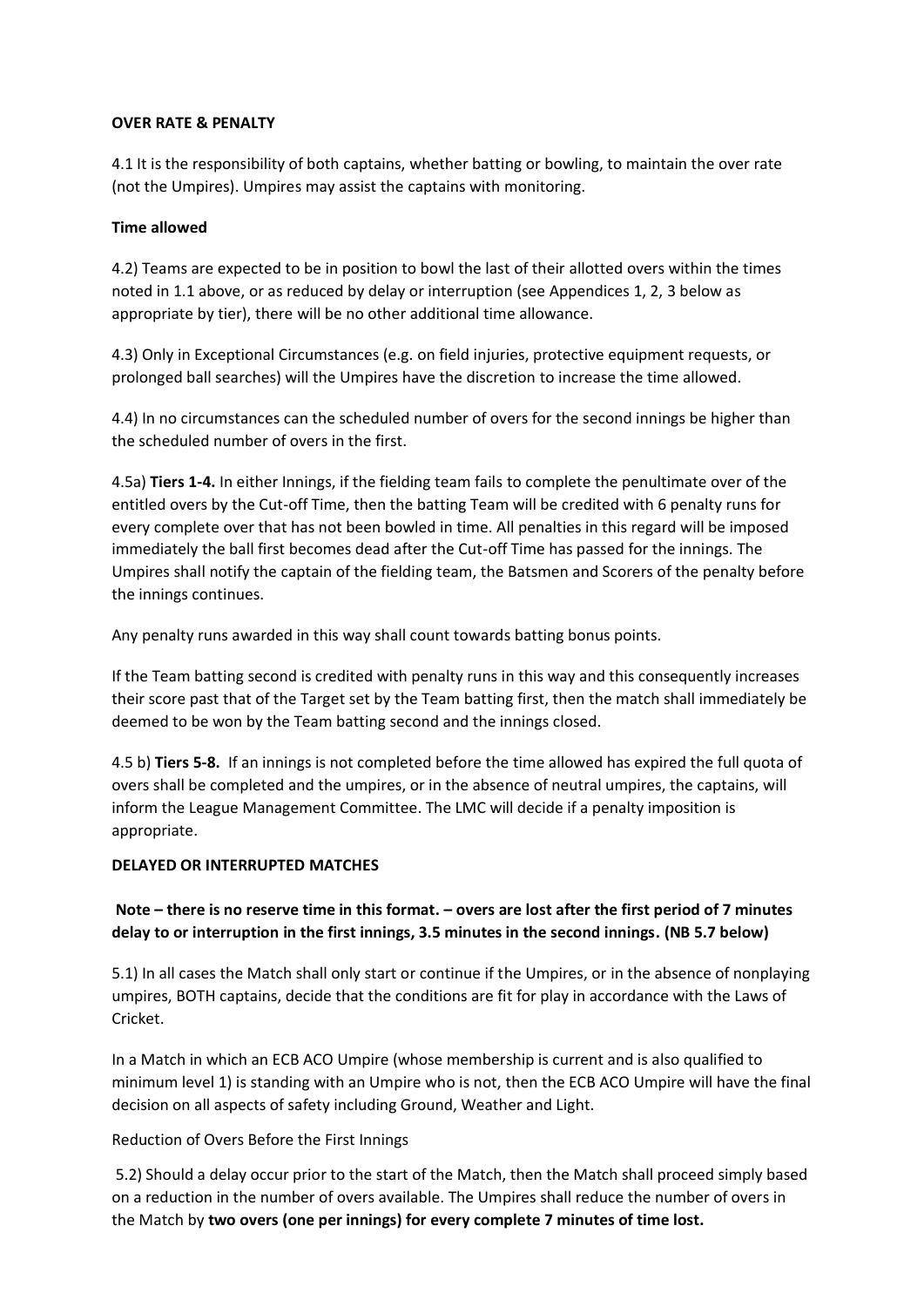Reduction of Overs in the First Innings

5.3) After the commencement of the Match, the Umpires shall reduce the number of overs in the Match by **two overs (one per innings) for every completed 7 minutes of subsequent time** AND – at the end of the 1st Innings a Revised Target Score will be calculated using the Duckworth Lewis Stern (DLS)/Duckworth Lewis (D/L) method as explained in Section 6. In this case the cut off time for the first innings is recalculated on resumption by adding half the stoppage time to the original cut off time.

The taking of the tea interval during the interruption which would effectively "stop the clock" but this can be for no more than 20 minutes to allow for the 10 minutes change of innings break

Reduction of Overs in the Second Innings

5.4) If following the completion of the first innings, owing to a delayed start to the second innings or a suspension of play during the second innings the umpires shall reduce the number of overs in the second innings by **one over for every completed 3.5 minutes of subsequent time lost** – down to the minimum of 20 overs to constitute a Match. (But see 5.7 below)

**(Refer to Appendices 1, 2, 3 as appropriate by Tier for 5.2, 5.3 and 5.4 above)**

5.5) On every occasion where there is a reduction of overs during the second innings, then a new Revised Target Score will be required, which will be calculated by the DLS/DL method.

5.6) In the event of a suspension occurring in the middle of an over, the number of full overs remaining to be bowled will be calculated, and any balls remaining to be bowled in the over during which play was suspended, will be added.

5.7) Note that the calculation of number of overs lost in the second innings must take into account any time "gained" in the first innings. i.e. should the first innings be completed before the scheduled finish time (either from the start of the game or as adjusted due to previous delay on interruption) no overs shall be lost from the second innings until the amount of time the first innings finished early has been lost from the second innings

5.8) Before taking the field to resume play after any delay or interruption, the Umpires will confirm with the Scorers and inform the Captains accordingly of the number of overs to be bowled, the bowler's allocation of overs, any Power Play limitations, time limits to complete the overs and, if necessary, any newly Revised Target Score. **(See APPENDIX 1/2/3 for differences between Tiers)**

DUCKWORTH LEWIS STERN (DLS)/ DUCKWORTH / LEWIS (D/L)

6.1) In all tiers the Home Team shall have a person present at the game that has access to and knowledge of the workings of the relevant DLS/DL system for their game.

6.2 a) **In Tiers 1 – 4** the 'relevant system' is a computer configured with the Play Cricket Scorer DLS Professional version software (as provided by CCL) with a printer capable of producing the Par Score table for the second innings.

6.2 b) The Away team is required to bring their computer to act as back up in case of a malfunction of the home team's computer. In the event that both computers and/or printer should malfunction, then the Home Team (DLS Manager) must be competent to carry out the necessary calculations manually using the DLS Standard Edition methodology and tables. The Umpires and Captains must be immediately notified of any such computer malfunction.

6.2 c) Should the Match be interrupted after the commencement of the Match (as per 5.3 or 5.4), and both computers have malfunctioned to prevent the use of the DLS Professional version, and the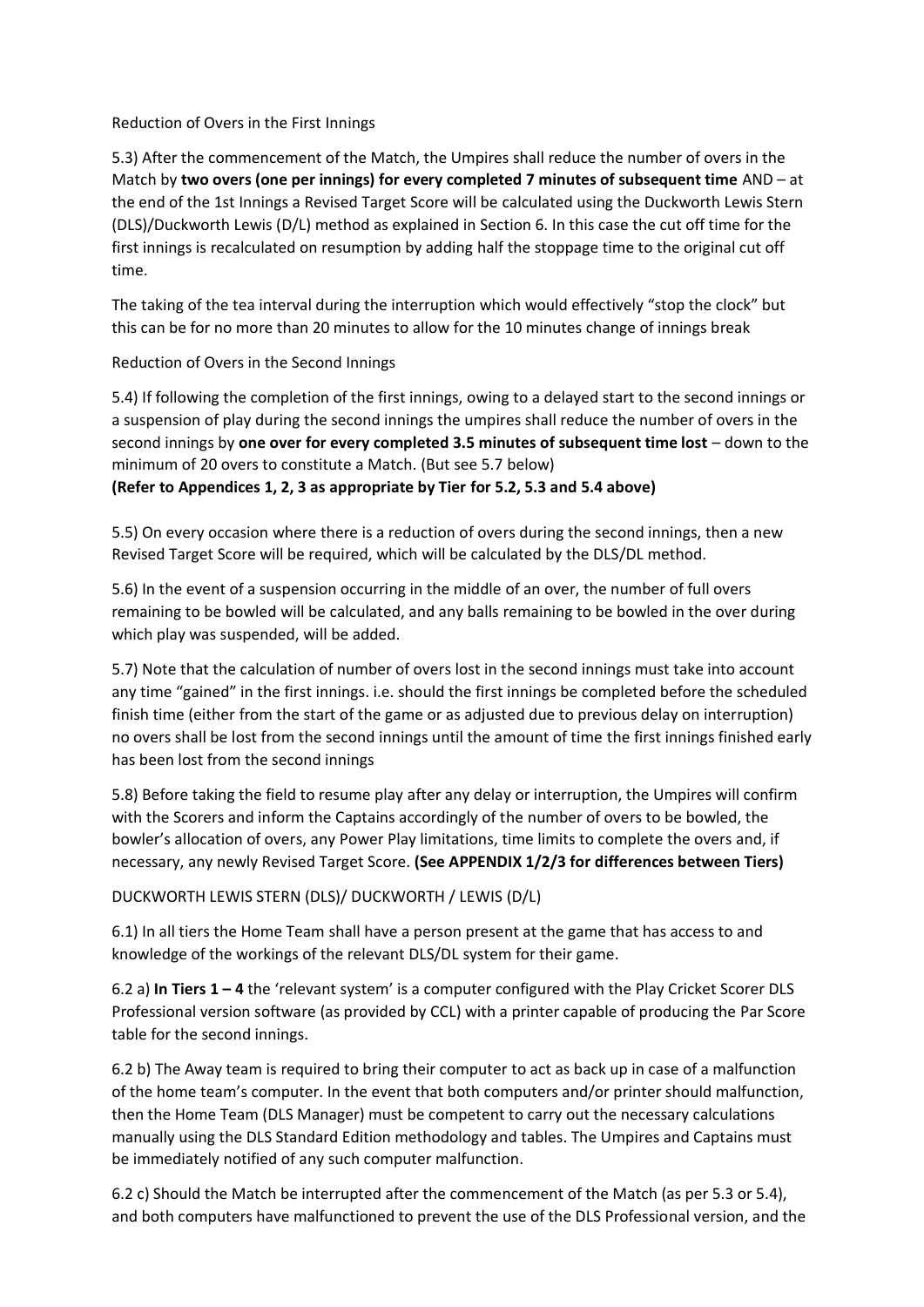DLS Standard Edition manual calculation is unable to be performed by the Home Team – then the match shall be deemed completed with one of two outcomes:

i. If the away team failed to bring their computer, then the match is abandoned.

ii. Otherwise the Match shall be awarded to the Away Team. In this case the home team shall be eligible for any bonus points already gained.

6.3 a) **In Tiers 5 – 8** Wherever possible teams in these tiers should follow the regulations as above but this in not mandatory. Where no lap top system is available the following shall apply for the whole match:

6.3 b) All teams should have at least one player with access to and knowledge of the DL App approved by the League.

6.3 c) Where use of DL is required, the umpires, or if there are no non-playing umpires present, the captains, must agree the DL score or target.

6.3 d) The home team scorer, or if there are no non-playing scorers, a member of the batting side will be responsible for displaying the par score at the end of each over and at the fall of each wicket. If it is not possible to display these figures, they should be available upon request from either the batsmen or the fielding captain at these times.

NB Where DLS/DL is required to be used, the calculations from the laptop software will always take precedence over the DL App.

## MATCH RESULTS AND POINTS

7.1) CCL Limited Over Match Result definitions:

Win. The Team that scores more runs in their innings (as may be adjusted by DLS/DL app or Penalty Runs) than the other Team.

Tie. When the scores are level (by runs or at the DLS/DL par score) at the completion of the match regardless of how many wickets have been lost by the team batting second.

Loss. Should the other Team achieve a Win.

Abandoned. When play had started, however little, and where neither Team were able to achieve a Win or a Tie due to the scheduled overs not being able to be completed due to adverse playing conditions.

Cancelled. Should there have been no play whatsoever.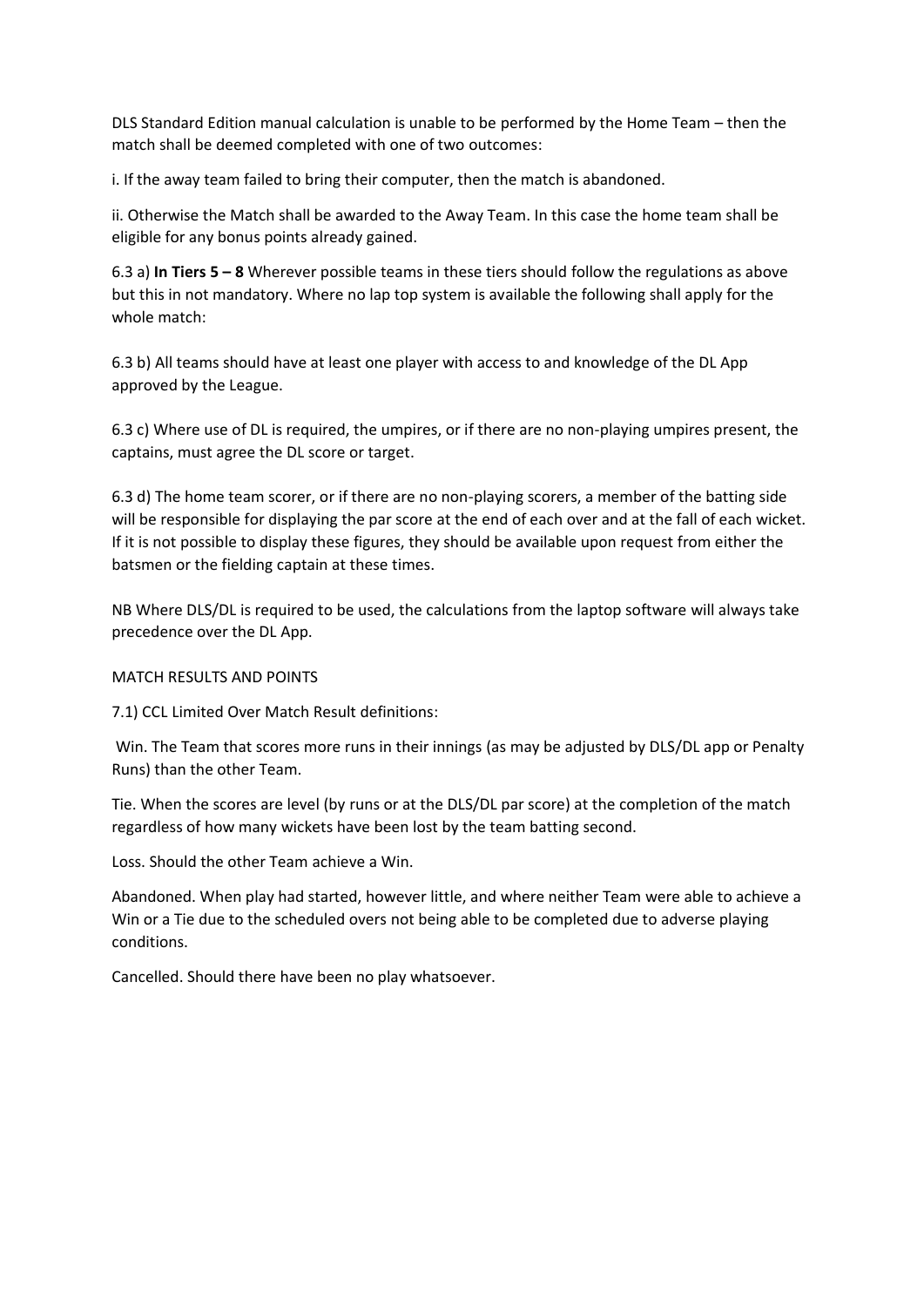## 7.2) Match Points

The table below refers to the awarding of Match Points available:

| <b>Match Result</b>        | <b>Match Points</b>          | <b>Bonus Points Available</b> |
|----------------------------|------------------------------|-------------------------------|
| Win                        | 25                           | No                            |
| Tie                        | 18 each                      | No                            |
| Loss                       |                              | Yes                           |
| Abandoned                  | 7 each*                      | Yes*                          |
| Cancelled (GWL conditions) | 7 each                       | No                            |
| Cancelled (Forfeited)      | 25 (for the opposing team) # | No                            |

\* For Abandoned Matches, each Team shall be awarded a minimum of 7 Match Points. However, should a Team have achieved more than 7 Bonus Points, then that Team shall be awarded that number of Bonus Points only and zero Match Points.

# For Cancelled (Forfeited) CCL Matches, the opposing Team shall only receive the 25 Match Points providing that 40% or more of the fixtures due to be played on that day within the same Division are completed. If fewer than 40% are completed due to adverse playing conditions, then only 7 Match Points will be awarded as per a Cancelled (Washout) result. Matches cancelled due to Forfeit (or General Match Rule 3.5) shall, for the purpose of this calculation, be regarded as 'completed'.

| <b>Batting</b><br>Points | <b>Runs</b><br>Scored<br>Tiers 1 -<br>4 | <b>Runs</b><br>Scored<br>Tiers 5 - | Runs<br>Scored<br>Tier 8 | <b>Bowling</b><br>points | <b>Wickets</b><br>Taken (all<br>Tiers) |
|--------------------------|-----------------------------------------|------------------------------------|--------------------------|--------------------------|----------------------------------------|
| 1                        | 100                                     | 80                                 | 80                       | 1                        | 4                                      |
| 2                        | 125                                     | 100                                | 100                      | $\overline{2}$           | 5                                      |
| 3                        | 150                                     | 125                                | 120                      | 3                        | 6                                      |
| 4                        | 175                                     | 150                                | 140                      | 4                        | 7                                      |
| 5                        | 200                                     | 175                                | 160                      | 5                        | 8                                      |
| 6                        | 225                                     | 200                                | 180                      | 6                        | 9                                      |
|                          | 250                                     | 225                                | 200                      |                          | 10 or all out                          |

7.3) Bonus Points: The below table refers to the awarding of batting and bowling Bonus Points

Note: Maximum Bowling Bonus Points shall be awarded to the bowling team, when a batting Team is "All Out" even if the batting Team has fewer than eleven players or if the team batting first declares the innings closed.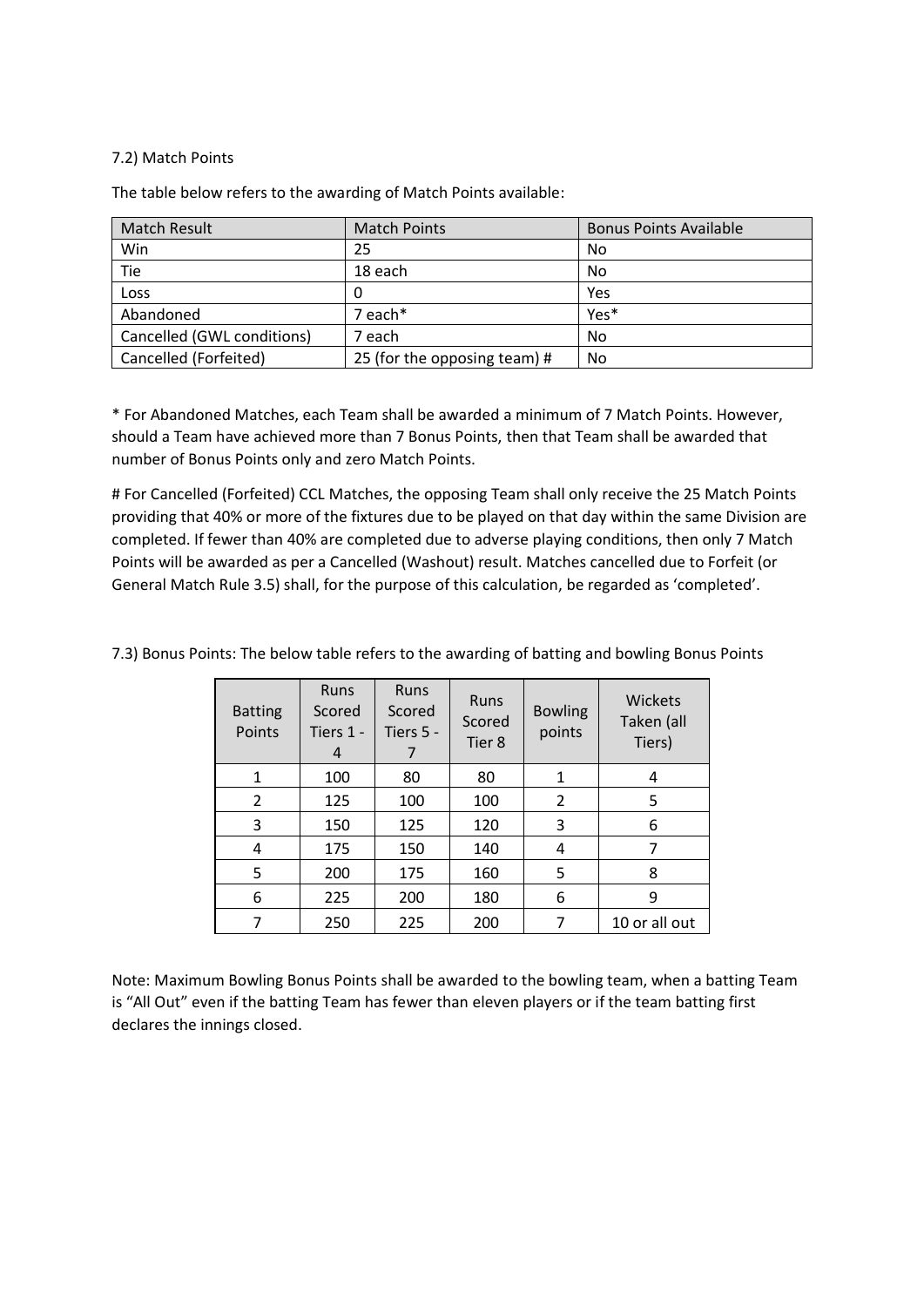| <b>Appendix 1</b>                                                                    |         |           |         |         |                                         |            |                           |                   |
|--------------------------------------------------------------------------------------|---------|-----------|---------|---------|-----------------------------------------|------------|---------------------------|-------------------|
| <b>OVERS AVAILABLE AFTER DELAY OR INTERRUPTION FOR 50 OVER MATCHES</b>               |         |           |         |         |                                         |            |                           |                   |
| (Tiers 1 - 4)                                                                        |         |           |         |         |                                         |            |                           |                   |
| Note - There is no "reserve time " in this format but time may be saved if tea is    |         |           |         |         |                                         |            |                           |                   |
| taken during an interruption (Maximum 20 minutes)                                    |         |           |         |         |                                         |            |                           |                   |
| Time lost                                                                            | Overs   | Total     | Overs   | Time to | Max overs                               | Power      | Power                     | Power             |
| 1st                                                                                  | per     | time lost | 2nd     |         | start last   per bowler   play 1        |            | play 2                    | play 3            |
| Innings                                                                              | innings | for 2nd   | innings | over    |                                         |            |                           |                   |
|                                                                                      |         | Innings*  |         |         |                                         |            |                           |                   |
| 0                                                                                    | 50      | 0         | 50      | 03:10   | 10                                      |            | 1 to 10 11 to 40 41 to 50 |                   |
| $\overline{7}$                                                                       | 49      | 3.5       | 49      | 03:07   | 4 x 10, 1 x 9 1 to 10 11 to 39 40 to 49 |            |                           |                   |
| 14                                                                                   | 48      | 7         | 48      | 03:03   | 3 x 10, 2 x 9 1 to 10 11 to 39 40 to 48 |            |                           |                   |
| 21                                                                                   | 47      | 10.5      | 47      | 02:59   | 2 x 10, 3 x 9 1 to 10 11 to 38 39 to 47 |            |                           |                   |
| 28                                                                                   | 46      | 14        | 46      | 02:55   | $1 \times 10, 4 \times 9$               | $1$ to $9$ |                           | 10 to 37 38 to 46 |
| 35                                                                                   | 45      | 17.5      | 45      | 02:51   | 9                                       | 1 to 9     |                           | 10 to 36 37 to 45 |
| 42                                                                                   | 44      | 21        | 44      | 02:48   | $4 \times 9$ , $1 \times 8$             | 1 to 9     |                           | 10 to 35 36 to 44 |
| 49                                                                                   | 43      | 24.5      | 43      | 02:44   | $3 \times 9$ , $2 \times 8$             | 1 to 9     | 10 to 35                  | 36 to 43          |
| 56                                                                                   | 42      | 28        | 42      | 02:40   | $2 \times 9$ , $3 \times 8$             | 1 to 9     |                           | 10 to 34 35 to 42 |
| 01:03                                                                                | 41      | 31.5      | 41      | 02:36   | $1 \times 9$ , $4 \times 8$             | 1 to 8     | 9 to 33                   | 34 to 41          |
| 01:10                                                                                | 40      | 35        | 40      | 02:32   | 8                                       | 1 to 8     | 9 to 32                   | 33 to 40          |
| 01:17                                                                                | 39      | 38.5      | 39      | 02:29   | $4 \times 8$ , $1 \times 7$             | 1 to 8     | 9 to 31                   | 32 to 39          |
| 01:24                                                                                | 38      | 42        | 38      | 02:25   | $3 \times 8, 2 \times 7$                | 1 to 8     | 9 to 31                   | 32 to 38          |
| 01:31                                                                                | 37      | 45.5      | 37      | 02:21   | $2 \times 8$ , $3 \times 7$             | 1 to 8     | 9 to 30                   | 31 to 37          |
| 01:38                                                                                | 36      | 49        | 36      | 02:17   | $1 \times 8$ , $4 \times 7$             | 1 to 7     | 8 to 29                   | 30 to 36          |
| 01:45                                                                                | 35      | 52.5      | 35      | 02:13   | 7                                       | 1 to 7     | 8 to 28                   | 29 to 35          |
| 01:52                                                                                | 34      | 56        | 34      | 02:10   | $4 \times 7$ , $1 \times 6$             | 1 to 7     | 8 to 27                   | 28 to 34          |
| 01:59                                                                                | 33      | 59.5      | 33      | 02:06   | 3x7, 2x6                                | 1 to 7     | 8 to 27                   | 28 to 33          |
| 02:06                                                                                | 32      | 01:03     | 32      | 02:02   | $2 \times 7, 3 \times 6$                | 1 to 7     | 8 to 26                   | 27 to 32          |
| 02:13                                                                                | 31      | 01:06     | 31      | 01:58   | 1x7, 4x6                                | 1 to 6     | 7 to 25                   | 26 to 31          |
| 02:20                                                                                | 30      | 01:10     | 30      | 01:54   | 6                                       | $1$ to $6$ |                           | 7 to 24 25 to 30  |
| 02:27                                                                                | 29      | 01:13     | 29      | 01:51   | $4 \times 6, 1 \times 5$                | 1 to 6     | 7 to 23                   | 24 to 29          |
| 02:34                                                                                | 28      | 01:17     | 28      | 01:47   | $3 \times 6, 2 \times 5$                | 1 to 6     | 7 to 23                   | 24 to 28          |
| 02:41                                                                                | 27      | 01:20     | 27      | 01:43   | $2 \times 6, 3 \times 5$                | 1 to 6     | 7 to 22                   | 23 to 27          |
| 02:48                                                                                | 26      | 01:24     | 26      | 01:39   | 1x6, 4x5                                | 1 to 5     | 6 to 21                   | 22 to 26          |
| 02:55                                                                                | 25      | 01:27     | 25      | 01:35   | 5                                       | 1 to 5     | 6 to 20                   | 21 to 25          |
| 03:02                                                                                | 24      | 01:31     | 24      | 01:32   | $4 \times 5$ , $1 \times 4$             | $1$ to 5   | 6 to 19                   | 20 to 24          |
| 03:09                                                                                | 23      | 01:34     | 23      | 01:28   | 3x 5, 2x 4                              | 1 to 5     | 6 to 19                   | 20 to 23          |
| 03:16                                                                                | 22      | 01:38     | 22      | 01:24   | $2 \times 5, 3 \times 4$                | 1 to 5     | 6 to 18                   | 19 to 22          |
| 03:23                                                                                | 21      | 01:41     | 21      | 01:20   | $1 \times 5, 4 \times 4$                | $1$ to $4$ | 5 to 17                   | 18 to 21          |
| 03:30                                                                                | 20      | 01:45     | 20      | 01:16   | 4                                       | 1 to 4     | 5 to 16                   | 17 to 20          |
| * Equals time lost first innings divded by 2 plus minutes lost in second innings but |         |           |         |         |                                         |            |                           |                   |
| subtract any time gained by any early finish to the first innings                    |         |           |         |         |                                         |            |                           |                   |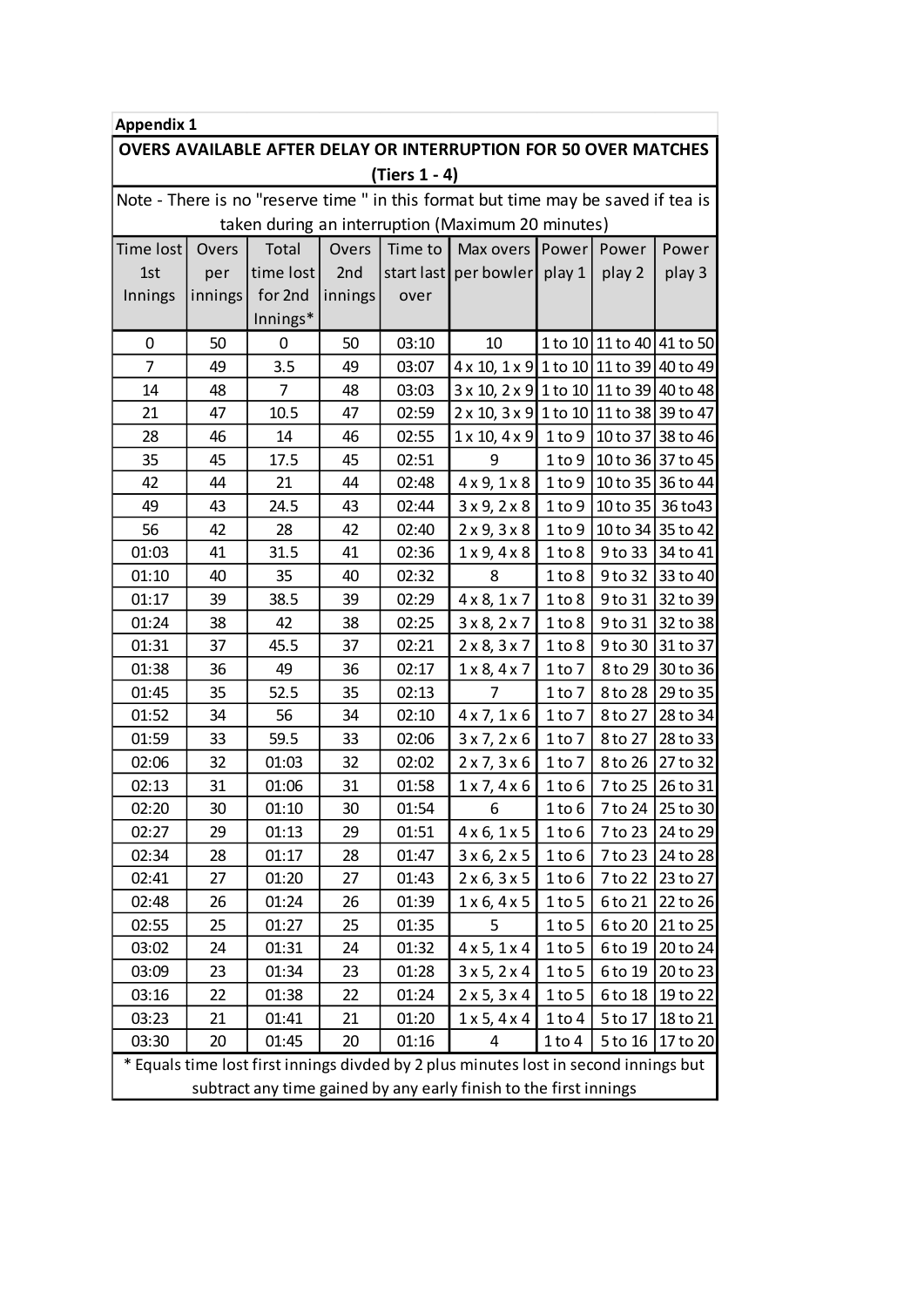| <b>Appendix 2</b>                                         |                                                 |                                             |         |            |                             |  |  |  |
|-----------------------------------------------------------|-------------------------------------------------|---------------------------------------------|---------|------------|-----------------------------|--|--|--|
| <b>OVERS AVAILABLE AFTER DELAY OR INTERRUPTION</b>        |                                                 |                                             |         |            |                             |  |  |  |
| FOR 45 OVER MATCHES (Tiers 5 - 7)                         |                                                 |                                             |         |            |                             |  |  |  |
| Note - There is no "reserve time " in this format but     |                                                 |                                             |         |            |                             |  |  |  |
|                                                           |                                                 | time may be saved if tea is taken during an |         |            |                             |  |  |  |
|                                                           |                                                 | interruption (Maximum 20 minutes)           |         |            |                             |  |  |  |
| Time lost                                                 | Overs<br>Time to<br>Overs<br>Total<br>Max overs |                                             |         |            |                             |  |  |  |
| 1st                                                       | per                                             | time lost                                   | 2nd     | start last | per                         |  |  |  |
| Innings                                                   | innings                                         | for 2nd                                     | innings | over       | bowler                      |  |  |  |
|                                                           |                                                 | Innings*                                    |         |            |                             |  |  |  |
| 0                                                         | 45                                              | 0 <sub>m</sub>                              | 45      | 03:00      | 9                           |  |  |  |
| $\overline{7}$                                            | 44                                              | 3.5                                         | 44      | 02:57      | $4 \times 9$ , $1 \times 8$ |  |  |  |
| 14                                                        | 43                                              | 7                                           | 43      | 02:53      | $3 \times 9, 2 \times 8$    |  |  |  |
| 21                                                        | 42                                              | 10.5                                        | 42      | 02:50      | $2 \times 9$ , $3 \times 8$ |  |  |  |
| 28                                                        | 41                                              | 14                                          | 41      | 02:46      | $1 \times 9, 4 \times 8$    |  |  |  |
| 35                                                        | 40                                              | 17.5                                        | 40      | 02:43      | 8                           |  |  |  |
| 42                                                        | 39                                              | 21                                          | 39      | 02:39      | $4 \times 8, 1 \times 7$    |  |  |  |
| 49                                                        | 38                                              | 24.5                                        | 38      | 02:36      | $3 \times 8$ , $2 \times 7$ |  |  |  |
| 56                                                        | 37                                              | 28                                          | 37      | 02:32      | $2 \times 8, 3 \times 7$    |  |  |  |
| 01:03                                                     | 36                                              | 31.5                                        | 36      | 02:29      | $1 \times 8$ , $4 \times 7$ |  |  |  |
| 01:10                                                     | 35                                              | 35                                          | 35      | 02:25      | 7                           |  |  |  |
| 01:17                                                     | 34                                              | 38.5                                        | 34      | 02:22      | $4 \times 7, 1 \times 6$    |  |  |  |
| 01:24                                                     | 33                                              | 42                                          | 33      | 02:18      | 3x7, 2x6                    |  |  |  |
| 01:31                                                     | 32                                              | 45.5                                        | 32      | 02:15      | $2 \times 7, 3 \times 6$    |  |  |  |
| 01:38                                                     | 31                                              | 49                                          | 31      | 02:11      | $1 \times 7, 4 \times 6$    |  |  |  |
| 01:45                                                     | 30                                              | 52.5                                        | 30      | 02:08      | 6                           |  |  |  |
| 01:52                                                     | 29                                              | 56                                          | 29      | 02:04      | $4 \times 6, 1 \times 5$    |  |  |  |
| 01:59                                                     | 28                                              | 59.5                                        | 28      | 02:01      | 3x 6, 2x 5                  |  |  |  |
| 02:06                                                     | 27                                              | 01:03                                       | 27      | 01:57      | $2 \times 6, 3 \times 5$    |  |  |  |
| 02:13                                                     | 26                                              | 01:06                                       | 26      | 01:54      | $1 \times 6$ , $4 \times 5$ |  |  |  |
| 02:20                                                     | 25                                              | 01:10                                       | 25      | 01:50      | 5                           |  |  |  |
| 02:27                                                     | 24                                              | 01:13                                       | 24      | 01:47      | $4 \times 5, 1 \times 4$    |  |  |  |
| 02:34                                                     | 23                                              | 01:17                                       | 23      | 01:43      | 3x 5, 2x 4                  |  |  |  |
| 02:41                                                     | 22                                              | 01:20                                       | 22      | 01:40      | $2 \times 5, 3 \times 4$    |  |  |  |
| 02:48                                                     | 21                                              | 01:24                                       | 21      | 01:36      | $1 \times 5, 4 \times 4$    |  |  |  |
| 02:55<br>20<br>01:27<br>20<br>01:33<br>4                  |                                                 |                                             |         |            |                             |  |  |  |
| * Equals time lost first innings divded by 2 plus minutes |                                                 |                                             |         |            |                             |  |  |  |
| lost in second innings but subtract any time gained by    |                                                 |                                             |         |            |                             |  |  |  |
| any early finish to the first innings                     |                                                 |                                             |         |            |                             |  |  |  |